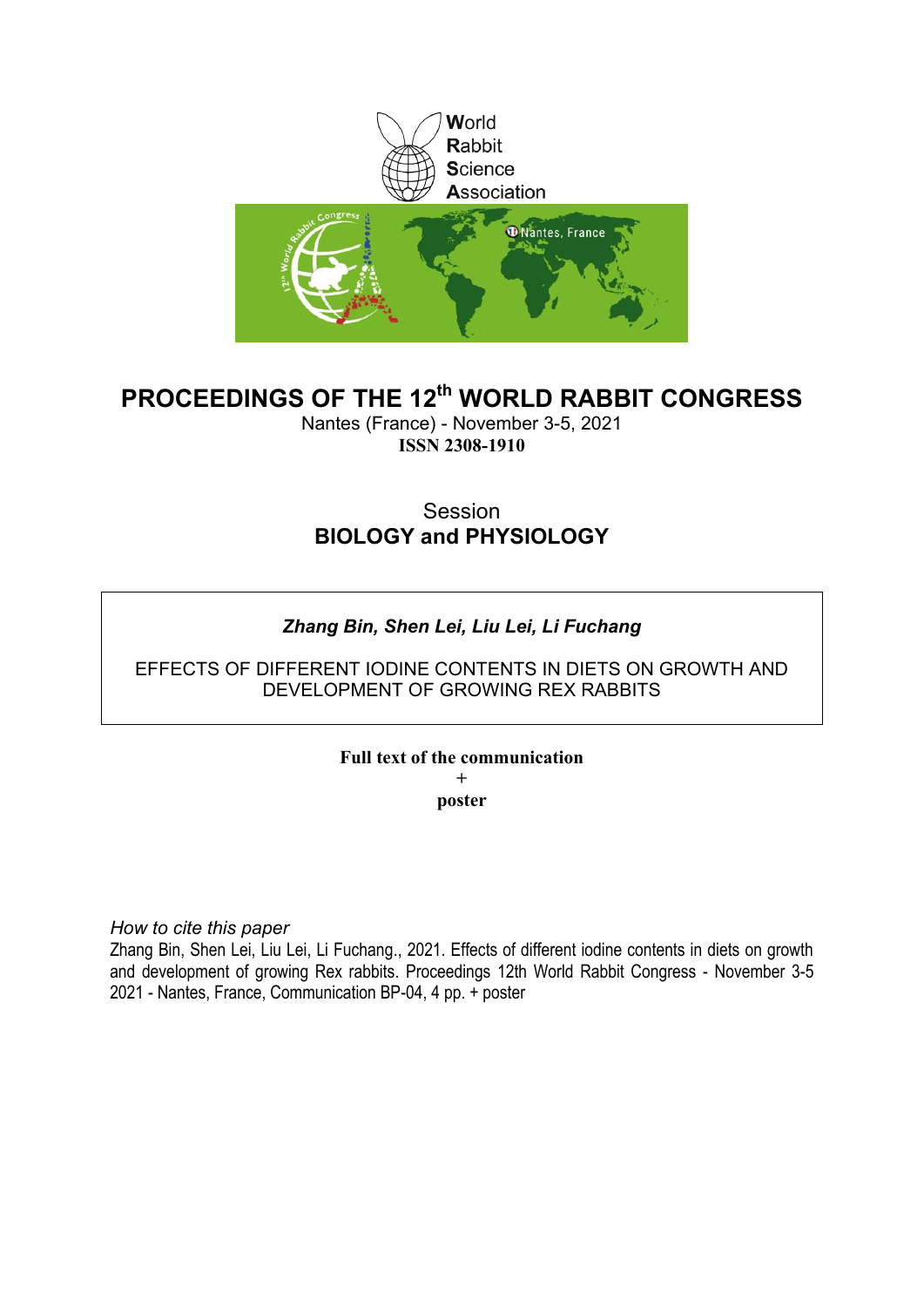## **EFFECTS OF DIFFERENT IODINE CONTENTS IN DIETS ON GROWTH AND DEVELOPMENT OF GROWING REX RABBITS**

**Zhang B**in<sup>1, 2</sup>, Shen Lei<sup>1, 2</sup>, Liu Lei<sup>1, 2</sup>, Li Fuchang<sup>\*1, 2</sup>

<sup>1</sup>Department of Animal Science, Shandong Agricultural University, Daizong street 61, 271018, Taian, China <sup>2</sup>Shandong Provincial Key Laboratory of Animal Biotechnology and Disease Control and Prevention, Daizong street 61, 271018, Taian, China \*Corresponding author: chlf@sdau.edu.cn

#### **ABSTRACT**

Iodine deficiency can reduce the synthesis of thyroid hormones, leading to neurological and intellectual development disorders in fetuses and children. Iodine excess can inhibit the synthesis and release of thyroid hormones and induce and aggravate thyroid autoimmune injury. Therefore, maintaining iodine nutrition microenvironment is very important for improving animal health and promoting growth and development. In order to determine the optimum iodine level in feed, the effects of different iodine levels on the growth and production performance of Rex rabbits were studied by single factor design method. 200 healthy Rex Rabbits of 3 months old and similar physique were randomly divided into 5 groups (40 replicates in each group and 1 in each replicate). The experimental diets were supplemented with 0, 0.2, 0.4, 0.8 and 1.6 mg/kg iodine (potassium iodide) respectively. The preliminary period is 7 days and the positive period is 53 days. During the experiment, routine feeding management and immunization procedures were adopted. Two feedings were given at 08:00 a.m. and 17:00 p.m. daily to ensure free feeding and drinking water, natural ventilation and daylighting. Test result: On the premise that the initial body weight (IBW) had no significant difference  $(P > 0.05)$ , the final body weight (FBW) of 4 month old Rex rabbits was significantly affected by dietary iodine levels ( $P < 0.05$ ), and the final body weight of Rex Rabbits reached the maximum value of 2.63 kg when the dietary iodine content was 0.8 mg/kg. Meanwhile, when 0.8 mg/kg iodine was added to the basic diet, the average daily intake (ADI) was significantly affected (P=0.0001). Dietary iodine supplementation significant effect on the hind leg muscle rate and muscle redness ( $P < 0.05$ ), and had significant effect on the anterior leg muscle rate ( $P < 0.01$ ). Dietary iodine supplementation with different amounts had significant effects on thyroid stimulating hormone (TSH), tetraiodothyronine (T4) and free tetraiodothyronine (FT4) in Growing Rex Rabbits (P < 0.01), and on triiodothyronine (T3) (P < 0.05). Dietary iodine levels had significant effects on Noggin mRNA expression in Growing Rex Rabbits ( $P < 0.05$ ), but had no significant effects on versican (Ver), Hepatocyte growth factor ( $HGF$ ), Alkaline phosphatase (ALP), Bone morphogenetic proteins ( $BMP2$ ) and ( BMP4) mRNA expression  $(P > 0.05)$ . Different iodine content in diet can affect the feed intake and growth level of Rex rabbits. In conclusion, 0.8mg/kg iodine is the most suitable supplementation in the diet of Growing Rex rabbits(The measured value of iodine in basic diet was 0.92 mg).

**Key words**: Iodine, Growing rex rabbits, Production performance, thyroxine, gene expression.

#### **INTRODUCTION**

Among non-metallic minerals, iodine is an important component of thyroid gland. Iodine can activate many enzymes in vivo, accelerate growth and development, and regulate energy conversion. Iodine deficiency can lead to stunting and excessive iodine can lead to hyperthyroidism(Bürgi, 2010; Zimmermann and Boelaert, 2015).

Among the existing standards for raising rabbits containing iodine(0.2 mg/kg, NRC, 1980; 1 mg/kg, AEC, 1993), the iodine requirement varies greatly. It is great significance to study the iodine requirement of Rex Rabbits in accordance with the characteristics of China.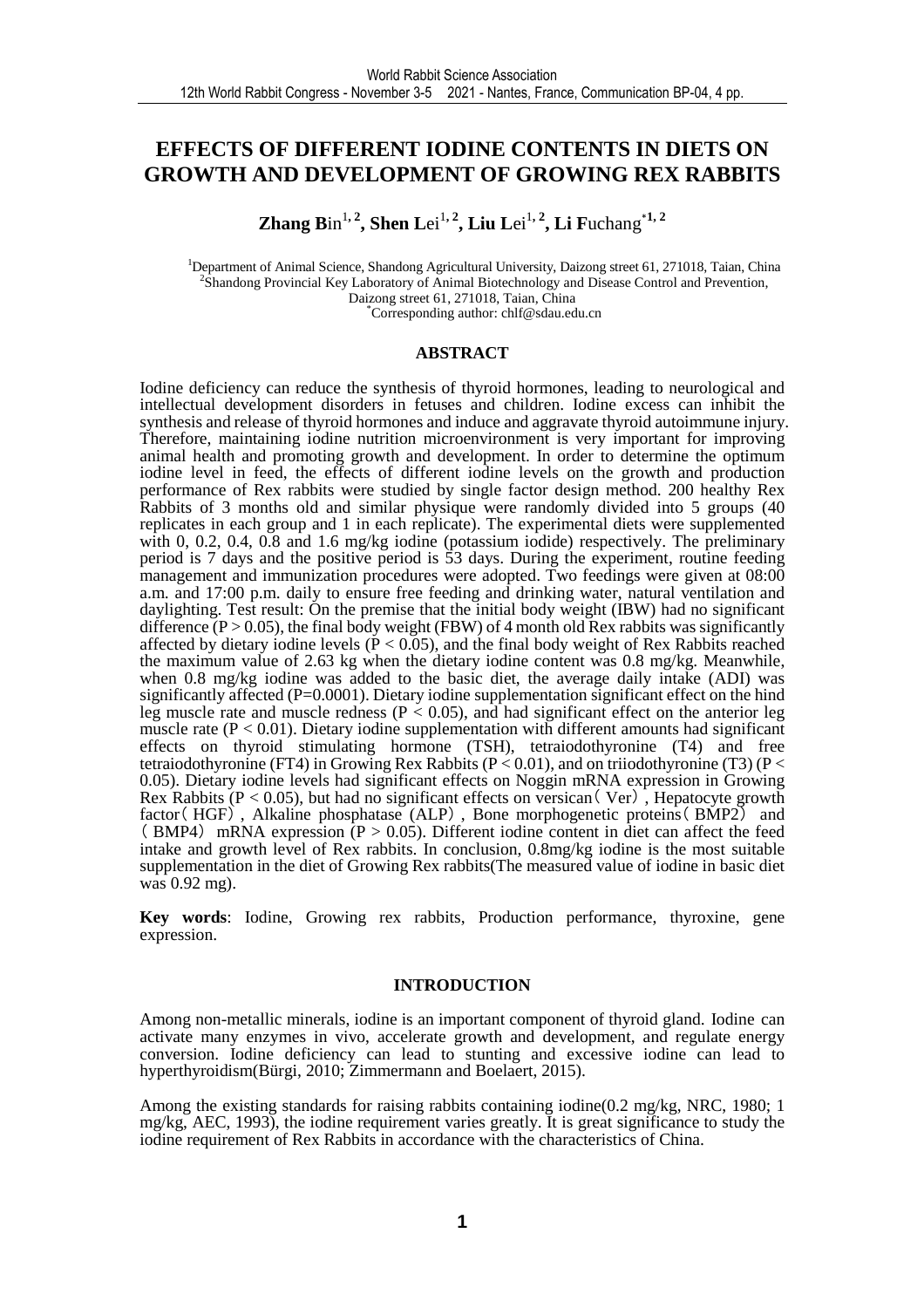#### **MATERIALS AND METHODS**

#### **Animals and experimental design**

200 healthy Rex Rabbits of 3 months old and similar physique were randomly divided into 5 groups (40 replicates in each group and 1 in each replicate).

The experimental diets (the digestible energy of feed is 10 MJ/kg, crude fat is 3.3% and crude protein is 16%) were supplemented with  $0, 0.2, 0.4, 0.8$  and 1.6 mg/kg iodine (potassium iodide) respectively. The preliminary period is 7 days and the positive period is 53 days. During the experiment, routine feeding management and immunization procedures were adopted. Two feedings were given at 08:00 a.m. and 17:00 p.m. daily to ensure free feeding and drinking water, natural ventilation and daylighting.

#### **Chemical Analyses**

Total RNA extraction and qRT-PCR were performed as described previously(Liu et al., 2014). The PCR data were analysed using the 2−∆∆CT method (Livak and Schmittgen, 2001). The mRNA levels of the target genes were normalized to those of glyceraldehyde 3-phosphate dehydrogenase (GAPDH) and  $\beta$ -actin ( $\Delta$ CT). Based on the cycle threshold (CT) values, GAPDH mRNA expression was stable across treatments in this study  $(P>0.1)$ .

#### **Statistical Analysis**

All of the data collected were subjected to one-way ANOVA with the Statistical Analysis Systems (SAS) statistical software package (Version 8e, SAS Institute). Homogeneity of variance among groups was confirmed using Bartlett's test (in SAS software). When significant differences were observed in ANOVA, the differences between means were assessed with unpaired t-tests. A value of P<0.05 was considered to indicate statistical significance.

#### **RESULTS AND DISCUSSION**

As shown in table 1, with the increase of iodine addition, the average daily intake and final body weight increased first and then decreased. When the dosage was 0.8 mg/kg, it reached the maximum value, which was significantly different (P<0.5) from contral groups. Different iodine dosage had no significant effect on average daily gain(P>0.5). According to this experiment, adding 0.8 mg/kg iodine to the feed can increase the intake and gain a larger body weight.

**Table 1**: Effects of dietary I supplementation levels on growth performance of growing Rex  $(n=40)$ 

| Items                           |                      | <b>MSE</b>    | P value       |               |                      |          |        |
|---------------------------------|----------------------|---------------|---------------|---------------|----------------------|----------|--------|
|                                 | 0                    | 0.2           | 0.4           | 0.8           | 1.6                  |          |        |
| initial body weight $(g)$       | 1741.77              | 1765.51       | 1732.84       | 1756.39       | 1754.00              | 206.9758 | 0.8901 |
| final body weight $(g)$         | 2885.17 <sup>b</sup> | $2896.61^{b}$ | $2921.14^b$   | $3033.21^a$   | 2901.38 <sup>b</sup> | 0.2143   | 0.0223 |
| average daily gain weight $(g)$ | 18.75                | 19.27         | 19.71         | 20.84         | 19.46                | 3.3283   | 0.1671 |
| average daily intake $(g)$      | $172.93^{Bb}$        | $179.93^{Aa}$ | $181.17^{Aa}$ | $183.69^{Aa}$ | $180.44^{Aa}$        | 3.7254   | 0.0001 |

Means with different letters on the same row differ significantly

As shown in table 2, iodine supplementation significantly increased plasma concentrations of T4, FT4 and T3 in the experimental group compared with the control group(P<0.5), but had no significant effect on  $FT3(P>0.5)$ . The amount of iodine added to Rex Rabbit diets can promote thyroid secretion of thyroid hormones to some extent, increase its concentration in plasma, and promote metabolism.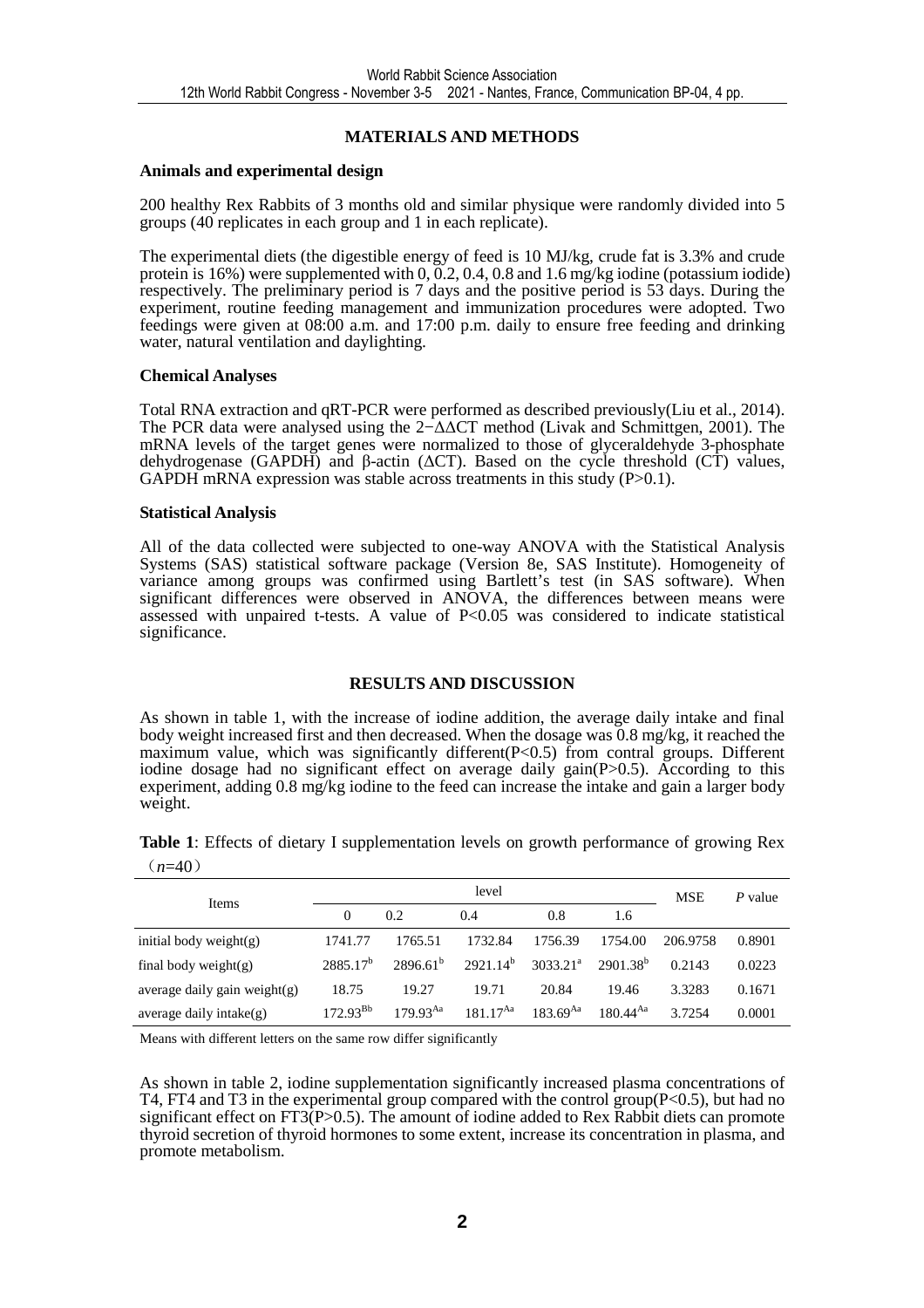| Items               |                   |                    | <b>MSE</b>         | $P$ value       |                 |        |          |  |
|---------------------|-------------------|--------------------|--------------------|-----------------|-----------------|--------|----------|--|
|                     | $\overline{0}$    | 0.2                | 0.4                | 0.8             | 1.6             |        |          |  |
| $T_4$ ( $\mu g/L$ ) | $14.14^d$         | 14.97 <sup>b</sup> | 14.79 <sup>b</sup> | $15.76^{\circ}$ | $14.45^{\circ}$ | 0.1857 | < 0.0001 |  |
| $FT_4$ (ng/L)       | 3.90 <sup>c</sup> | 4.02 <sup>c</sup>  | $4.14^{b}$         | $5.65^{\rm a}$  | $4.12^{b}$      | 0.1388 | < 0.0001 |  |
| $T_3$ ( $\mu$ g/L)  | $0.66^{\rm b}$    | $0.71^{\rm a}$     | $0.67^{ab}$        | $0.71^{\rm a}$  | $0.67^{ab}$     | 0.0401 | 0.0298   |  |
| $FT_3$ (ng/L)       | 1.80              | 1.83               | 1.85               | 1.84            | 1.80            | 0.0583 | 0.2018   |  |

|         |  |  |  |  | <b>Table 2:</b> Effects of dietary iodine levels on serum thyroid hormones of growing Rex rabbits |  |  |
|---------|--|--|--|--|---------------------------------------------------------------------------------------------------|--|--|
| $(n=8)$ |  |  |  |  |                                                                                                   |  |  |

Means with different letters on the same row differ significantly

As shown in Figure 1, iodine supplementation significantly increased the mRNA expression of Noggin. When the iodine content was 0.4mg/kg, it had a significant effect compared with the control group( $P < 0.5$ ). Noggin could inhibit the expression of BMP2 and BNP4. It is consistent with the test results that adding a certain amount of Rex Rabbit diet can down-regulate the expression of BMP2 and BMP4(BMPs Inhibiting follicle morphogenesis), but the effect is not significant(Park and Morasso, 2002). Adding a certain amount of iodine to the diet could up-regulate the mRNA expression of Ver(plays an important role in hair follicle morphogenesis, regeneration and growth), HGF(promote epithelial and endothelial cell proliferation) and ALP( a specific marker for the detection of dermal papilla and an important indicator of the ability of dermal papilla to induce hair follicle formation), but the effect was not significant(P>0.5)(Soma et al., 2005). It can be inferred that iodine supplementation in diet can promote hair follicle development of Rex rabbits.



Figure 1 Effect of dietary iodine supplementation on expression of growth associated genes

#### Rex (*n*=8)

A: control group(0 mg potassium iodide per 1kg feed); B: 0.2 mg potassium iodide per 1kg feed; C: 0.4 mg potassium iodide per 1kg feed; D: 0.8 mg potassium iodide per 1kg feed; E: 1.6 mg potassium iodide per 1kg feed;

a, b Means with different superscripts are significantly different (P<0.05).

#### **CONCLUSIONS**

Adding a certain amount of iodine in Rex Rabbit diets can increase average daily feed intake and final weight, promote body metabolism, facilitate growth and promote hair follicle development. According to the comprehensive test results, the suitable amount of iodine is 0.8 mg/kg.

#### **ACKNOWLEDGEMENTS**

This work was supported by the Modern Agro-industry Technology Research system (CARS-43-B-1), Key Research and Development Project of Shandong Province (2019GNC106007), and Funds of Shandong "Double Tops" Program (2019).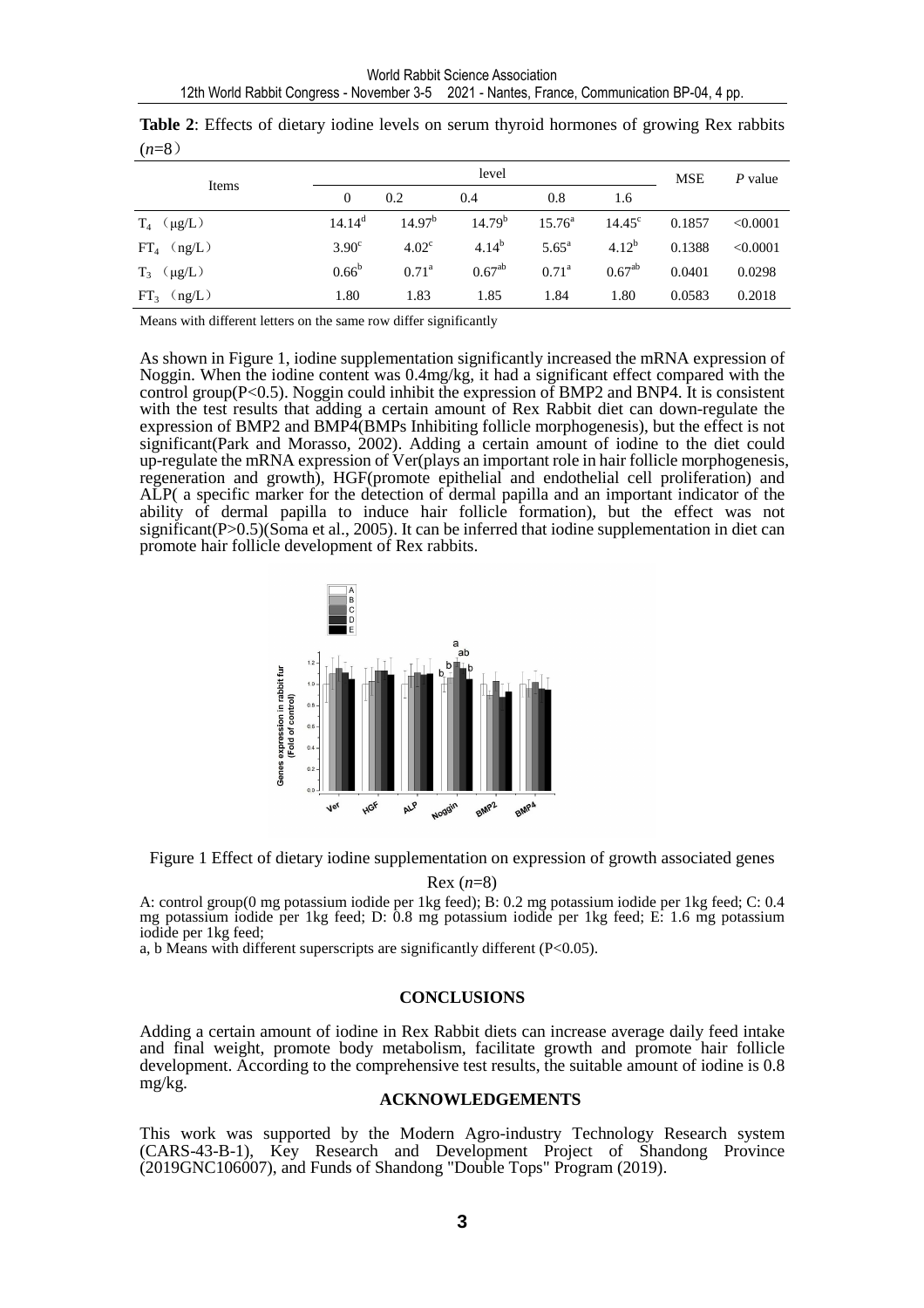#### **REFERENCES**

Bürgi H. Iodine excess[J]. Best Practice & Research Clinical Endocrinology & Metabolism, 2010, 24(1): 107-115.

- Liu L, Song Z, Jiao H, et al. Glucocorticoids increase NPY gene expression via hypothalamic AMPK signaling in broiler chicks[J]. Endocrinology, 2014, 155(6): 2190-2198.
- Livak K J, Schmittgen T D. Analysis of relative gene expression data using real-time quantitative PCR and the 2− ∆∆CT method[J]. methods, 2001, 25(4): 402-408.
- Park G T, Morasso M I.Bone morphogenetic protein-2 (BMP-2) transactivates Dlx3 through Smad1 and Smad4: alternative mode for Dlx3 induction in mouse keratinocytes.[J].Nucleic Acids Research,2002,30(2):515-522.
- Soma T,Tajima M,Kishimoto J.Hair cycle-specific expression of versican in human hair follicles[J].Journal of Dermatological Science,2005,39(3):147-154.
- Zimmermann M B, Boelaert K. Iodine deficiency and thyroid disorders[J]. The Lancet Diabetes & Endocrinology, 2015, 3(4): 286-295.